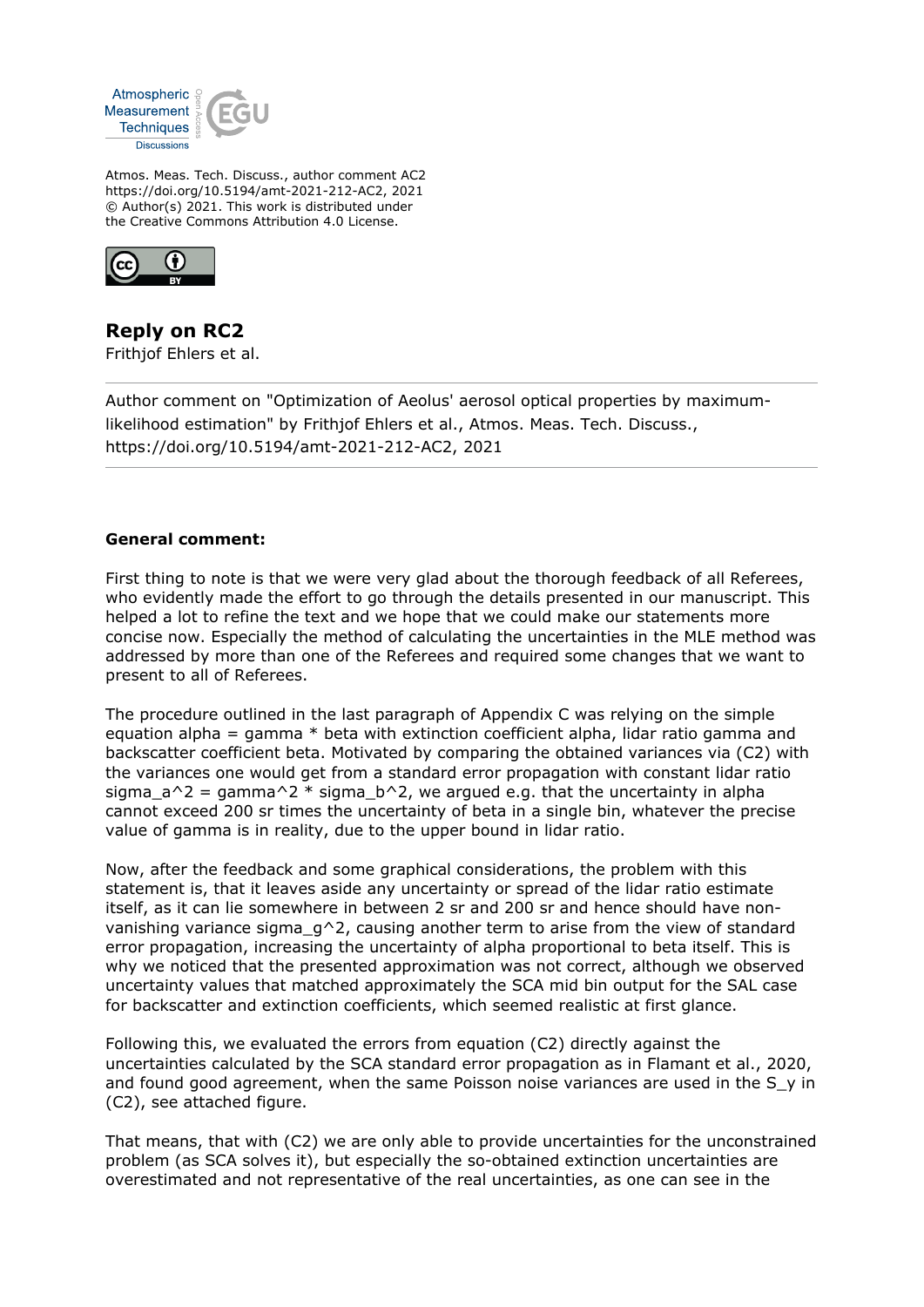comparison of SCA and MLE in the simulation cases.

In lack of a representative alternative for uncertainty estimation we decided to delete the lidar ratio and extinction uncertainties of the MLE solutions in Figures 5 and 6, for now, stating that there is no representative error estimate available yet. The challenge of reporting representative uncertainty estimates is now being stressed in the abstract and conclusion and will require future investigation.

## **Regarding comments of Referee 2**

We thank for the thorough review of our manuscript and are hopefully able to clarify on most aspects. The main concerns of Referee 2 regard the comparability of the MLE method versus a purely algebraic inversion scheme as benchmark. We can clarify here, that the forward model of SCA and MLE is virtually identical (besides some equivalent variable transforms outlined in section 3.1). Hence, the only difference between SCA and MLE is how the forward model equations are solved/inverted. That implies, that any bias due to the forward model formulation should be shared, while any other differences in bias must then either regard the zero-flooring (only in SCA extinction) or the interaction of nonlinearities and noise levels (in SCA and SCA MB). Because this point was not made entirely clear in the manuscript, we modified the main text as outlined in the individual comments below.

All grammar and spelling errors were adopted or corrected without explicit mentioning.

*Lines 81 to 83: In the references that are cited, the work were specific to developing inversion methods for ground based lidar instrument. The authors are proposing a spaceborne inversion HSRL method. This distinction matters because for ground based lidar instruments inaccuracies in the geometric overlap function calibration parameter can introduce biases in the extinction coefficient. Hence, the backscatter coefficient is inferred as a separate first step to isolate any geometric overlap function induced biases to the extinction coefficient. With spaceborne HSRL measurements and depending on the instrument, there is not necessarily a geometric overlap function which are confirmed by equations 2 and 3 in this paper. Thus, a spaceborne HSRL allows for the simultaneous inference of the backscatter and extinction coefficients that are not biased to due to the geometric overlap function.* 

*For the sake of understanding how this paper's method relates to the references that are cited, the reviewer suggests that the authors mention that the geometric overlap function calibration parameter is a limiting factor for ground-based HSRL instrument when trying to simultaneously infer both the backscatter and extinction coefficients.* 

We acknowledge the reviewers point of view and suggest to add the sentence: "It is important to note that such a simultaneous retrieval with ground based lidars would require the additional geometric overlap function calibration parameter. Hence, it is often preferred to retrieve backscatter coefficients independent of extinction coefficients to mitigate biases on the former due to calibration errors."

*Line 198: It is unclear where in (Flamant et al 2017) equations 9 and 10 are defined. Since equations 9 and 10 are esoteric, it would be helpful for the reader to know where in (Flamant et al 2017) equations 9 and 10 are defined since (Flamant et al 2017) has 124 pages.* 

We are aware that these equations are rather unappealing, but felt the need to state them once in the exact form they are used. We now refer to the equivalent equations by number in the cited document: "[...] see equations 6.35-6.36 in Flamant et al. (2017) and definitions above." and also refer to equations (5) and (6) just above.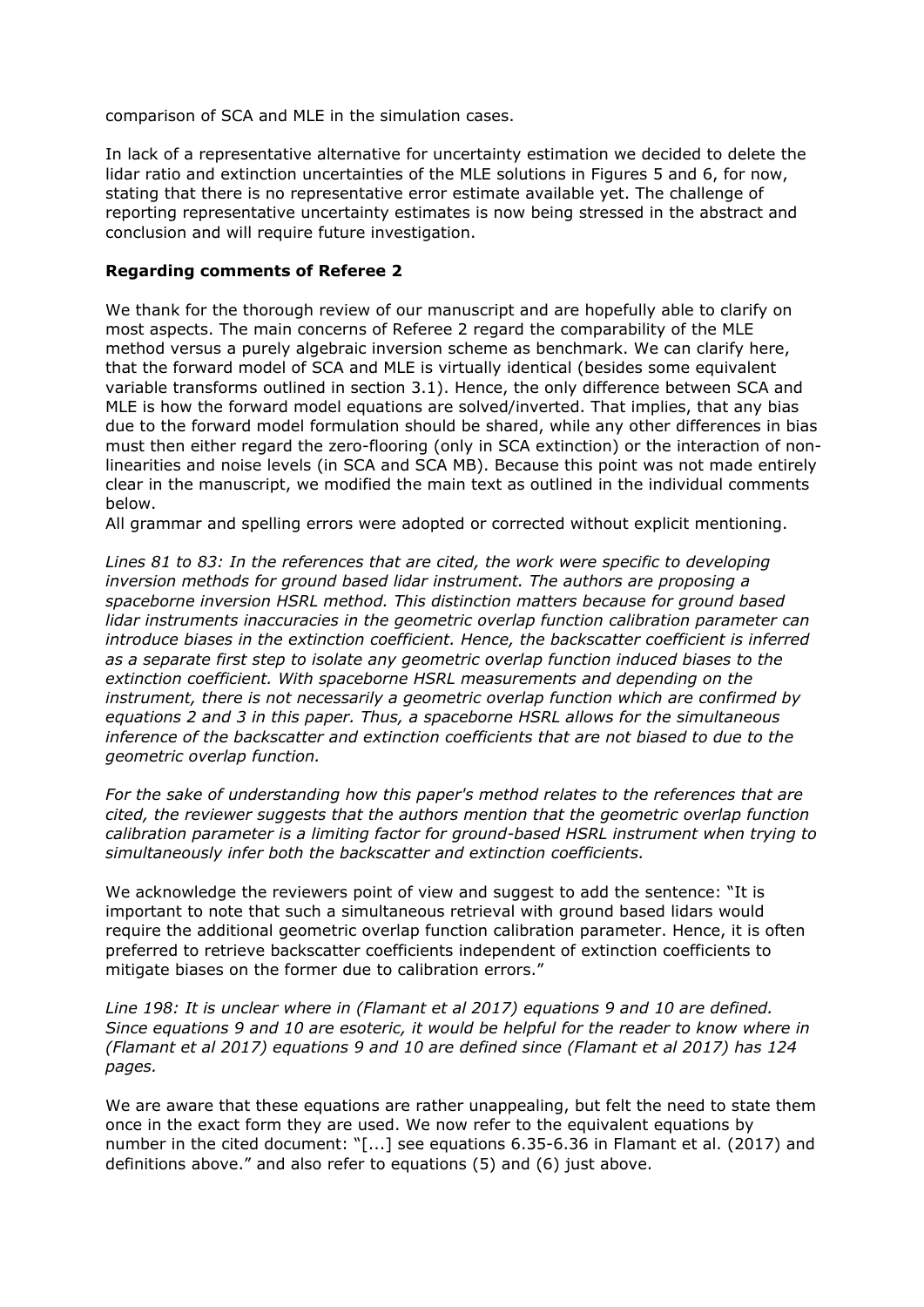*Lines 199-200: Equations 9 and 10 do not make sense. For example, consider equation 9. Since L<sub>\_{p,i}</sub> > 0, we have that -2L\_{p,i} < 0. Hence,*  $X_{i}$ *} < 0, since the rest of the terms in equation 9 are positive. However, this a contradiction, since X(r) in equation 5 is strictly positive.* 

Indeed the minus in the denominator was incorrect so it was removed in in (9) and (10) and (A2) and (A3). For your readability: The function  $(1-exp(-2x))/(2x)$  is almost equal to  $exp(-x)$  for small x.

*Line 224: Should J be J\_{obs}? Should S\_y not be the inverse of the measurement error covariance matrix? Refer to equations 2.21 and 5.3 of (Rodgers, 2000).* 

Thanks for spotting these mistakes, we corrected for them throughout the whole manuscript and added the suggested references after line 224.

*Line 287: The reviewer does not agree with the statement "MLE estimates usually suffer from overfitting and noise amplification.", because it is the forward model along with the MLE that determines whether there is overfitting or "noise amplification". E.g., the averaging operator (or just averaging) can be derived via MLE and averaging operator with a sufficient number of samples does not overfit. In other words, whether a MLE overfits or does "noise amplification" depends on the MLE's parameterization with the forward model.* 

This is a good point and was certainly expressed with too little care in the manuscript. We now changed the wording to "MLE estimates may suffer from overfitting and noise amplification in lidar retrieval problems, so an implicit regularization is often achieved by optimal choice of the number of iterations [...]", while keeping the existing references, in which more information can be found.

*Line 230 to 232: Could the authors provide a reference to support the claim that the averaged signal's noise can be approximated via a Gaussian distribution? For example, are there sufficient photon counts during the nighttime at 30km altitude that are accumulated and normalized in order for the average signal's noise (at 30km) to be accurately approximated by a Gaussian distribution?* 

The reference to the central limit theorem was misleading. What we meant to say is that besides its discrete nature and asymmetry, the Poisson distribution can be decently well approximated by a Gaussian with same mean and variance. So instead we propose to change the old wording

"[...] because the Poisson noise distribution becomes indistinguishable from a Gaussian given sufficient signal accumulation (central limit theorem)."

into

"[...] because the discrete Poisson noise distribution can already be decently well approximated by a smooth Gaussian with identical mean and variance for very low (photon) counts and the aforementioned additional noise sources and their corrections, e.g., subtraction of measured solar background, will naturally smear out the discrete nature of the Poisson noise."

*Lines 259 to 261: Poisson noise is not additive and therefore it is confusing to read \hat{sigma}\_{s} = \sqrt{s + \epsilon\_{s}}. For Poisson noisy observations the noise standard deviation is \sqrt{s + b\_s + b\_d} where b\_s is the solar background radiation and b\_d is the dark counts.*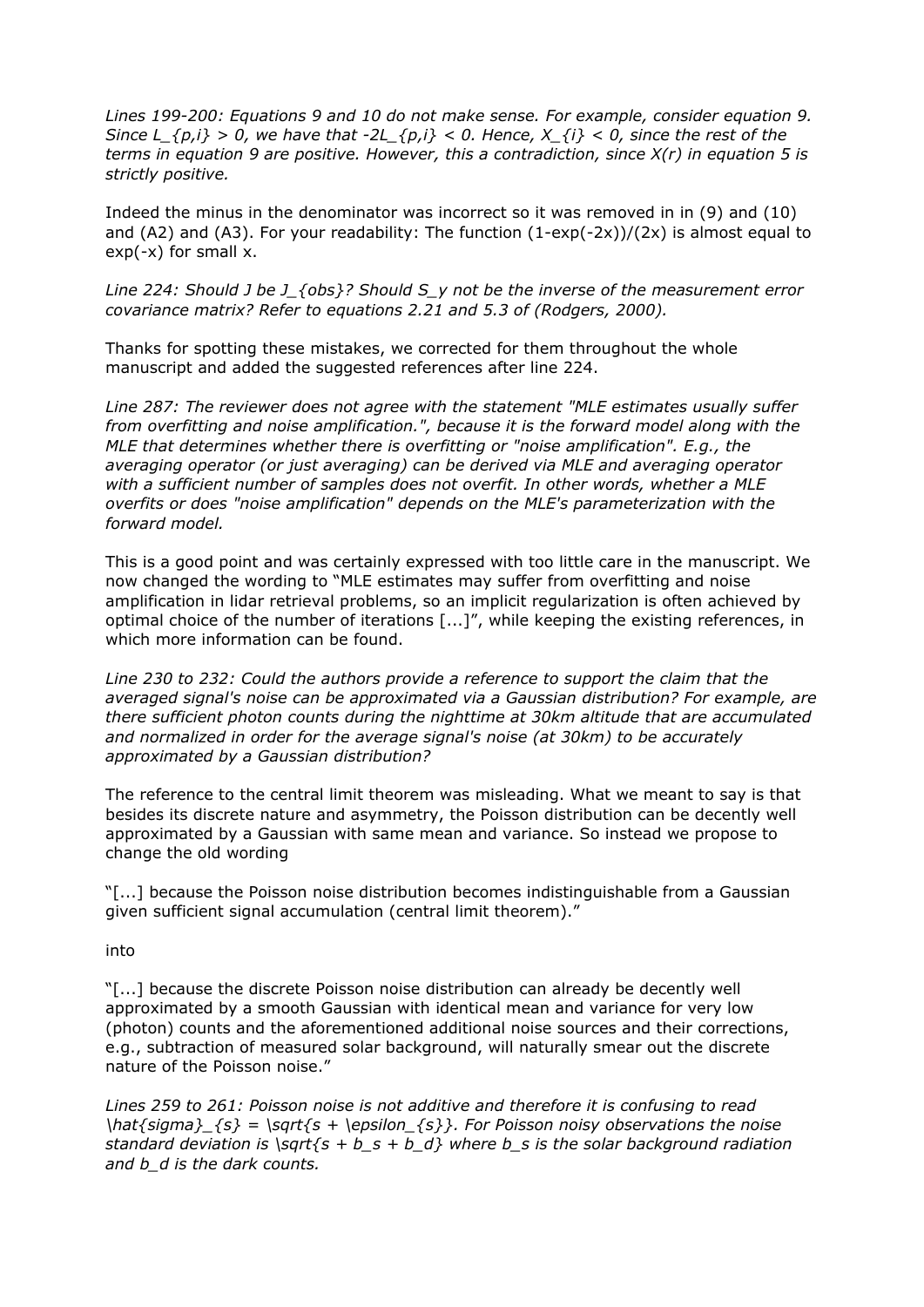The mathematical formulation was meant to support the understanding, but can indeed be misleading here as it was inspired by the perspective of Gaussian noise. We propose to remove this part and include "because a single draw does in general not equal the true mean and the true variance" as a reason for this bias from using the signal samples themselves.

*Lines 291 to 292: The statement "the estimate should fit as close as possible to the signal data and only solve the physical contradictions" is contradictory compared to the previous sentences in this paragraph. If the estimate should fit as close as possible to the observations (signal data), then why not let the L-BFGS-B converge to a solution and why bother introduce an early stopping criteria of 40 000 iterations? In other words, in this sentence the authors are suggesting that the estimator should "overfit".* 

There is no contradiction if read the following way: Since the number of 40.000 iterations is really high (see other reviewer's remarks), we try to maximise convergence by brute force and hence aim to eradicate any implicit regularization additional to the constraints.

*Lines 431 to 433: Please add a reference that shows the range of lidar ratio values for desert dust at wavelength 355nm.*

This is certainly helpful for the flow of reading. We added "(Wandinger, 2015)".

*Lines 457 to 460: Are the authors reporting co-polarized lidar ratios or BERs? If BERs are reported, how were the co-polarized lidar ratios converted to BERs?*

No BER is calculated here, but we refer explicitly to the co-polarized lidar ratio now.

*Sections 4.1 and 4.2: The authors should validate the uncertainty quantification as described between lines 300 and 305, since it is unclear how accurate the proposed uncertainty quantification is for observational data.* 

## see statement of the author's

*Section 4 & conclusion: The authors do not thoroughly explain why SCA methods produce biased results compared to the MLE method, and it will be insightful to know why SCA methods produce biased results. Could it be that the X and Y (equations 7 and 8) are modeled by SCA (equations 9 and 10) could introduces biases in the estimates of the backscatter and extinction coefficients relative to the MLE method, since the MLE method employs equations 7 and 8?*

The forward model for SCA and MLE is equivalent. The MLE also relies on eq. 9 and 10, see line 212. So this is not the reason for biases.

The biases occur in our opinion mostly due to the non-linear operations in equations (9) and  $(10)$ : Take as an example the ratio operation and arbitrary random variables x and y such that mean(x)/mean(y) = 1. Now, depending on the noise amplitudes on x and y, mean( $x/y$ ) can be biased high to any value, solely because of the varying noise amplitude. Considering the non-linear character of equations (9) and (10), it becomes explainable that biases in SCA and SCA MB can be (partly) mitigated with MLE by suppressing noise. This is now also discussed in more detail in sections 4.1 and 4.2, aided by better visualisation of the significant aerosol below 2 km with modified versions of graphs D1 and D2. We added:

"For the origin of this bias we can think of two causes: Firstly, the violation of the hypothesis of uniformly filled bins due to the strong gradient in aerosol concentration and, secondly, the non-linear way the backscatter coefficient is calculated from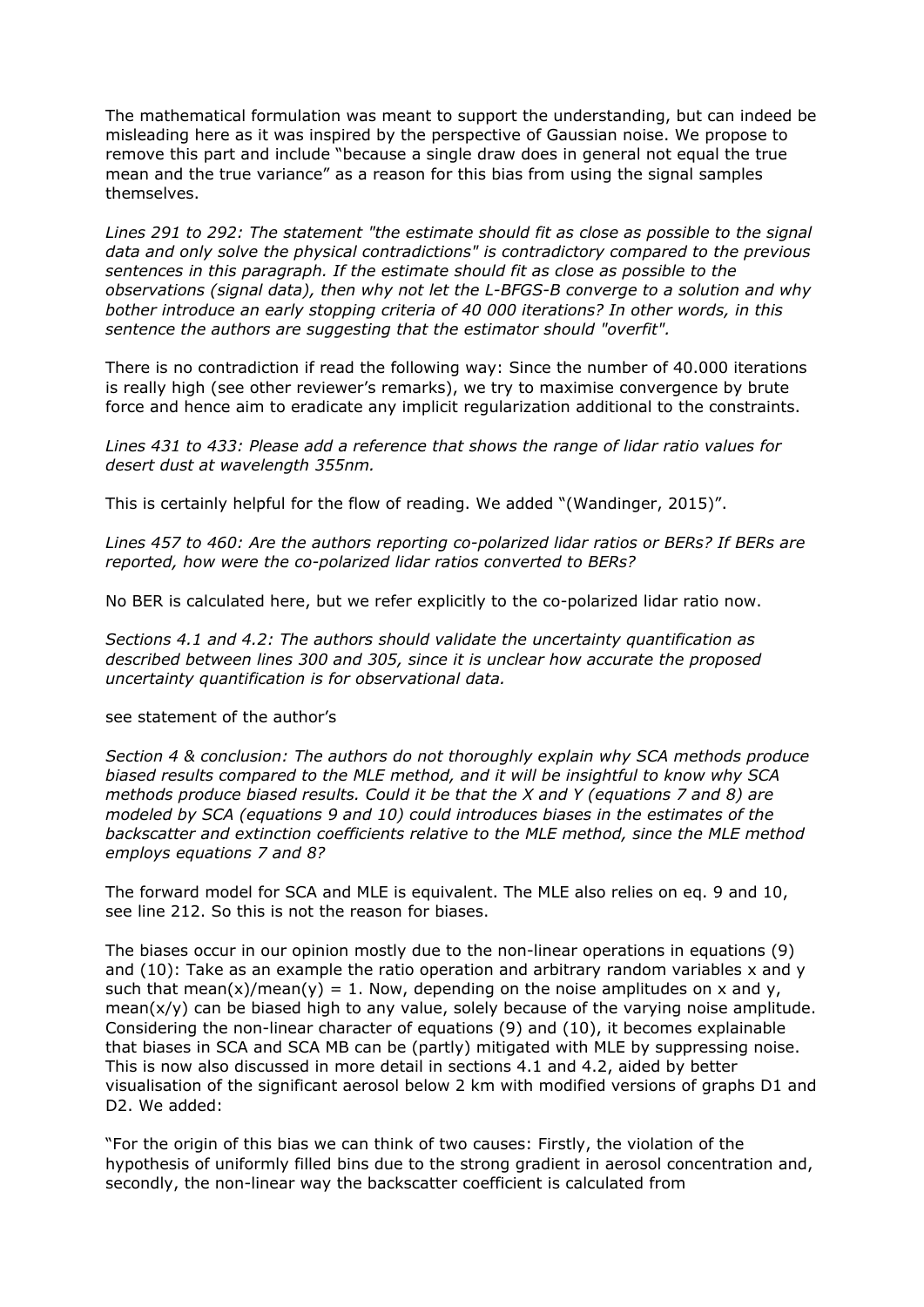$\theta_{|p,i}=Y_i\beta_{m,i}/X_i\$ . because here \$mean(\beta {||,p,i})\$ will become biased high increasingly with increasing uncertainty of \$X i\$." and "The high backscatter coefficient bias in the lowermost 2 km [in simulation case II] is more pronounced in all algorithms as compared to atmospheric simulation case I, supporting the hypothesis that it originates from the non-linear ratio operation rather than the gradient of the aerosol concentration. Consequently, due to its noise suppression capabilities, that is likely why MLE shows less bias in the lowermost 2 km. A similar statements can be made for the extinction, because it is essentially calculated from a ratio of subsequent pure molecular signal values \$X\_i\$."

*Comment about the methods: It will also be useful know what is the performance of a method that directly algebraically solve for the lidar ratio and backscatter coefficient via equations 7 and 8. In other words, what is the performance of the MLE method without constraints? The reason why this comparison will be useful, is to gain an understanding of the low performance of the SCA methods. Specifically, is the loss of performance due to the formulation in equations 9 and 10, or because of the lack of physical constraints?*

As stated above, both SCA and MLE rely on the same equations (9) and (10). So the SCA is the direct, algebraical solver for the MLE problem, as suggested. Hence, if the MLE had no constraints and was initialised with the same condition of vanishing optical depth in the first bin (as SCA is) then outputs of SCA (without zero flooring of extinction, see e.g. figure 10 in https://earth.esa.int/eogateway/documents/20142/37627/Aeolus-Data-Innovation-Science-Cluster-DISC-Level-2A-user-guide.pdf for an example) and MLE would be virtually identical. Indeed we see very similar noise patterns to this figure 10 when applying no constraints in MLE. We added the following to the text after equation (14):

"It is important to mention that it is only the a-priori knowledge in form of the boxconstraints that makes the MLE solution distinct from the algebraic SCA solution (without zero flooring, see section 6.2.2.1 in Flamant et al. 2020), because this algebraic solution corresponds to the exact signal values in y and therefore to J  $\{obs\}=0$ , which is the global minimum to the unconstrained counterpart of problem (14)."

*Line 6: It will be helpful to the reader to know that ALADIN does not make crosspolariation measurements (lines 107 & 108) and therefore ALADIN is not able to make direct lidar ratio measurements.* 

We agree that this might be confusing for the lidar community, hence we added the remark "(the cross-polarized return signal is not measured)".

*Line 8: Do the authors mean that the inversion problem is statistically ill-posed? If the inversion problem is ill-posed, then it would not be possible to infer the extinction coefficients from ALADIN measurements without using lidar ratios.* 

This statement was based on the work of Pornsawad et al., 2008: "But From a mathematical point of view Eq. (1) is a Volterra integral equation of the first kind, which is ill-posed." We find this wording misleading as well and thus decided to drop "ill-posed" throughout our text.

*Line 33: It is unclear what the authors mean by "because high uncertainties in climate change modelling regard the indirect effect of aerosols on clouds and anthropogenic radiative forcing (Illingworth et al., 2015).". Are the authors saying there are high uncertainties of indirect effects of aerosols on clouds in climate change modelling?*

That sentence was a bit bulky. The actual statement in Illingworth et al. reads: "The largest single cause of uncertainty in anthropogenic radiative forcing is from the indirect effect of aerosols on clouds." So we reformulated our text to say "[...]; the largest single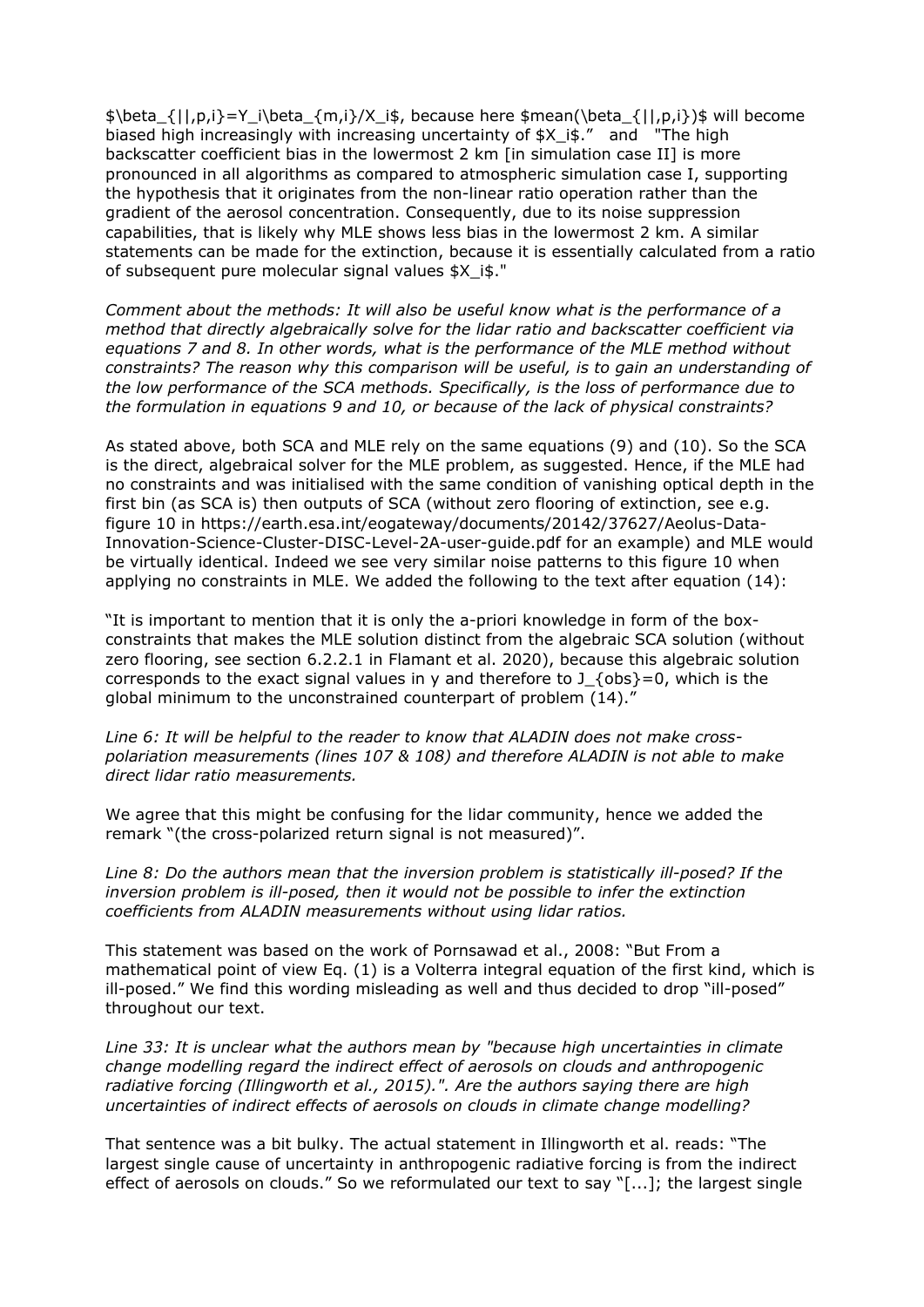cause of uncertainty in antropogenic radiative forcing has been reported to be from the indirect effect of aerosols on clouds (Illingworth ...)."

*Line 41-42: Lower SNRs of what? This part of the sentence is vague.* 

This refers to the actual lidar signals. So the SNR of the signal. In order not to write the "signal's signal-to-noise ratio" we added "in the receive channels" for clarity.

*Line 47: Do the authors mean that the inversion problem is statistically ill-posed? If the inversion problem is ill-posed, then it would not be possible to infer the extinction coefficients from ALADIN measurements without using lidar ratios.* 

See answer to comment on line 8.

*Line 69: Fine resolution of what? Image resolution?*

We mean the effective resolution in the retrieval, which is not clear. Likewise, any explanation would inflate the text here, so we kept only the statement about the higher precision.

*Line 133: Do the authors mean detector random errors instead of wind random errors?* 

No, the primary concerns for Aeolus were the wind random errors.

*Line 135: Is it unclear what is meant by Basic Repeat Cycle (BRC) or Observation. Are these terminologies that are used in the field of wind lidar? If so, would it be helpful to add a reference? Does BRC mean that every 30 consecutive vertical profiles are accumulated?* 

These are Aeolus mission terminologies, which are to find in the Aeolus documentation referenced in this section. But maybe it was misleading that we used "integrated"? Instead, we mean "accumulated", which should clarify.

*Line 162: The reviewer presume that the measurement geometry is the so called geometric overlap function. It is unclear why the authors define O(r) which it is not used in equations 2 and 3?*

We wanted to give a general formulation, but it is true that we don't use it. We added "For Aeolus the range overlap function  $$O(r)$$  equals 1."

*Line 163: The range of T(r) is defined but not for \beta(r). To be consistent it will be helpful to also define the range for \beta(r) e.g. \beta(r) > 0.*

This was added.

*Line 168: If the ALADIN instrument is measuring the co-polarized backscattered energy, shouldn't the molecular backscatter coefficient also be labeled as co-polarized?* 

To my knowledge, it is assumed here that the molecules are a non-depolarizing target, making both the same.

*Line 203: What is 'this' referring to? Is 'this' referring to L\_{p,sat}?*

We now explicitly referenced the equations we intend to refer to.

*Line 205: Did the authors mean to say "or" instead of "/"?*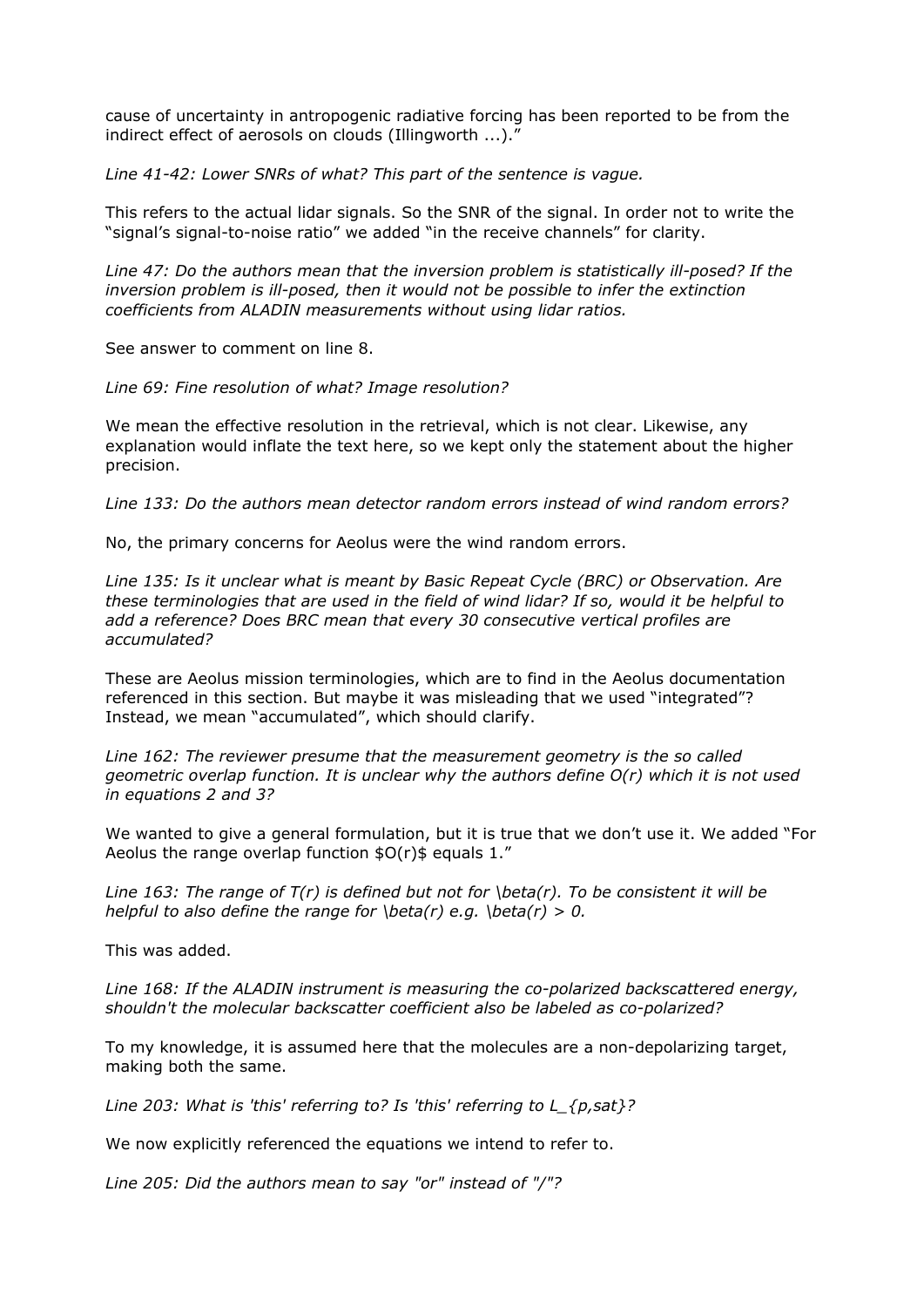Yes, we corrected this.

*Line 221: It is unclear what the "It" refers tp. Does the "It" refer to the second term in equation 12?*

Yes, also corrected

*Line 222: Should J be J\_{obs}?*

Here it is equivalent, but we clarified this in the text.

*Line 225: In regards to S\_y, refer to comment of line 224.* 

corrected

*Line 226: Should "Lidar" be "lidar"?*

corrected for all occurrences

*Lines 236 to 245: The paragraph is superfluous since 1) the authors are not employing a constraint or penalty term and 2) the paragraph does not add value to the current text. If the authors at a later stage employ a constraint or penalty term and report results in a next publication, the next publication can include this paragraph. Furthermore, the conclusion does discuss employing a regularization term.* 

*The reviewer suggests replacing this paragraph with one line saying that equation 14 is applied on each averaged vertical profile of measurements.* 

We acknowledge the reviewer's point of view, but are bound to report our method the way it is implemented. Since the actual implementation hands the problem (15) to the L-BFGS-B algorithm and not (14) in a for loop over single profiles, we prefer to keep the paragraph.

*Line 256: The last sentence on this line is unclear. To what does "following" refer to?*

We changed it to "As in SCA, this overlap is not considered in this work."

*Lines 263 to 264: Are the 2.9km and 87km numbers referring to different horizontal resolutions?* 

Yes, exactly, see Fig. 1 for clarification (horizontal length values added).

*Line 268: The citation style of Wandinger at at. 2015 is not consitent with the citation style of Illingworth et al. 2015.*

corrected

*Line 288: It is unclear why new sentence starts with "But".* 

Pardon, that is a remnant of my German. We coupled the sentences to clarify our message.

*Lines 306 to 313: Large portions of sub-section 3.3 are repeated in the first paragraph of section 4. Therefore this sub-section can be removed.* 

Many thanks for spotting this mistake. We removed sub-section 3.3.